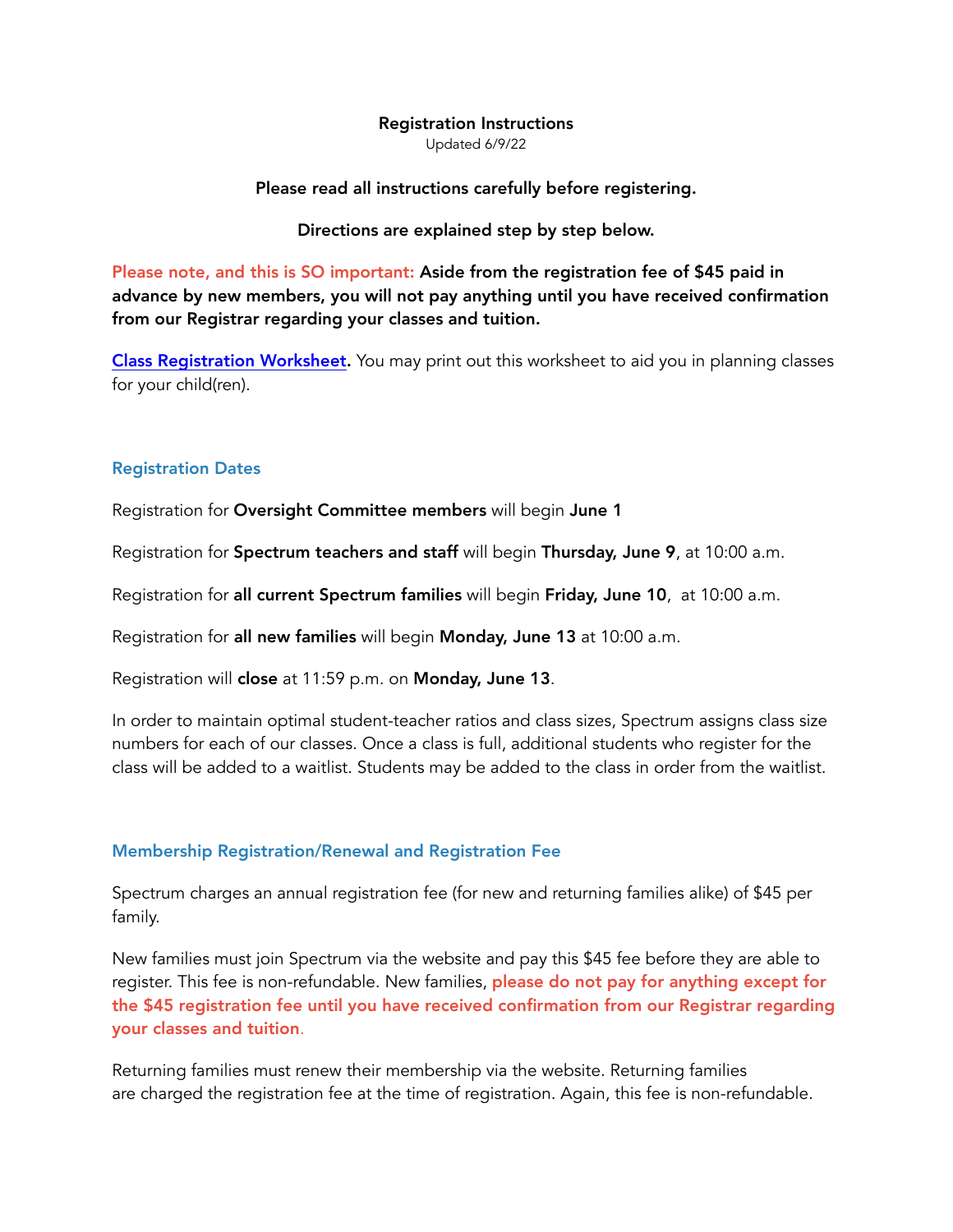Please do not pay for anything until you have received confirmation from our Registrar regarding your classes and tuition.

## Tuition and Fees for 2022-2023

Each class is priced at a per-unit fee of \$130 per unit.

Therefore, class cost = units per class (listed on the class schedule)  $\times$  \$130.

For example, for General Science, which is a 2-unit class, the cost for the class would be 2 units  $x$  \$130 = \$260 total for the class.

Study hall =  $$60$  each

Lunch  $=$  \$60 each

Once you have registered for classes, our Registrar will contact you to confirm your class schedule and fees. Please do not pay for anything (except \$45 registration fee for new members) until you hear from our Registrar. The first payment of 20% of your total cost (tuition and fees) plus class materials fees is due Friday, June 17, 2022. If payment is not received by June 25, 2022, your student(s) will be dropped from classes.

As a courtesy to its families, Spectrum offers a tuition payment plan. Payment is collected via Zelle, available on any mobile banking platform. Unless a family pays the complete tuition up front, tuition payments will be accepted via Zelle to the address schcbookkeeper@gmail.com and are due on 6/17/22, 9/1/22, 11/1/22, 1/2/23, and 3/1/23.

# Commitment Upon Registration

Payment plans are offered as a courtesy. Full payment must still be made even if you decide to drop a class. Spectrum plans its budget and hires teachers based on enrollment. Also, due to class sizes, dropped registrations may cause another student to miss the opportunity to sign up for a class that was full or have a class dropped that no longer has enough students. Please consider your choices carefully before registering. If you register for a class by mistake, you have 48 hours to notify the registrar to make the change.

# To Enroll

If you are not yet a member of Spectrum, please join us clicking on "Join" at the top of our website.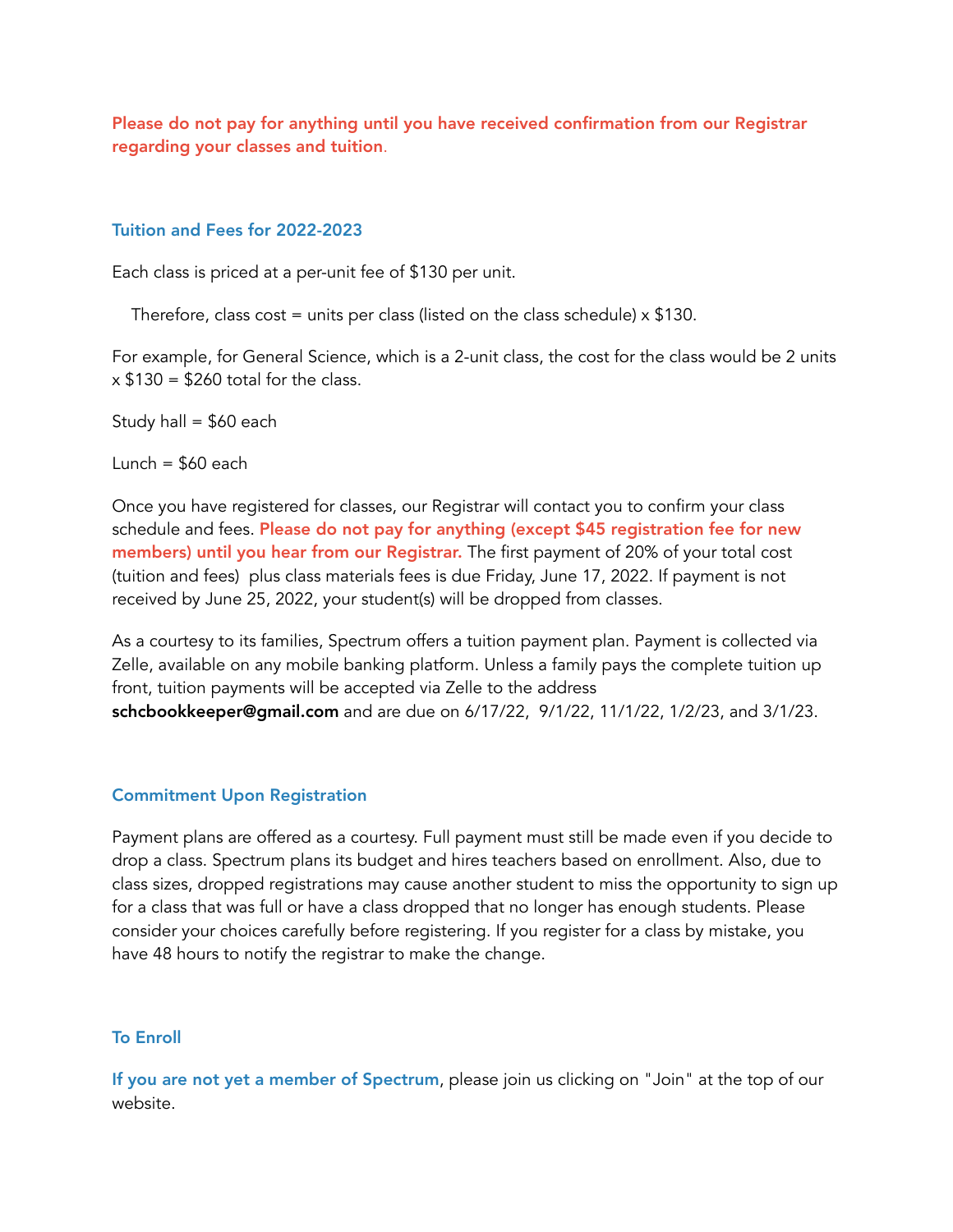- To register as a member, you must indicate that you agree with and will abide by our Spectrum "Statement of Faith," including our "Statements of Belief on Marriage and Sexuality."
- You must also agree that once you register for classes you will pay the full amount of all registered classes even if your child withdraws from a class or does not attend.
- You will pay the \$45 annual family registration fee online at that time. This charge is non-refundable.

If you are a returning Spectrum family, please renew your membership by clicking on the membership renewal banner at the top of our website once you have logged in.

- To renew as a member, you must indicate that you agree with and will abide by our Spectrum "Statement of Faith," including our "Statements of Belief on Marriage and Sexuality."
- You must also agree that once you register for classes you will pay the full amount of all registered classes even if your child withdraws from a class or does not attend.
- You will pay the \$45 annual family registration fee online at that time. This charge is non-refundable.
- Be sure to update your students' grade levels for next year. You can do this by logging on to our website, then clicking on "Profile" at the top of the website page. Then scroll down to the blue boxes where your children's names appear. At the bottom of each child's box, there is choice that says "Grade Level for Upcoming Year." Choose the correct grade level there. If your student's information is not correct, you may be restricted from registering for certain classes.

Beginning on your appropriate registration date (noted above) . . .

- 1. Click on "Classes for 2022-2023."
- 2. Click on any class for which you would like to enroll your child(ren).
- 3. Click on your child's name. A check will appear in the box if your child is eligible to register for that class (i.e., your child is in the right grade designation, your child is not already registered for a class during that time slot, and the class is not already full).
- 4. If a class is filled, there may be an opportunity to join a waitlist.
- 5. You will have an opportunity to confirm your selections before you complete your registration.

Please remember to register your child for all needed lunches and study halls. There is a class limit on study halls, and they do fill up.

If you register for a class by mistake, you have 48 hours to notify our Registrar, Jeneane Tolley, to make the change. You may contact Jeneane at jeneane@spectrumchc.com.